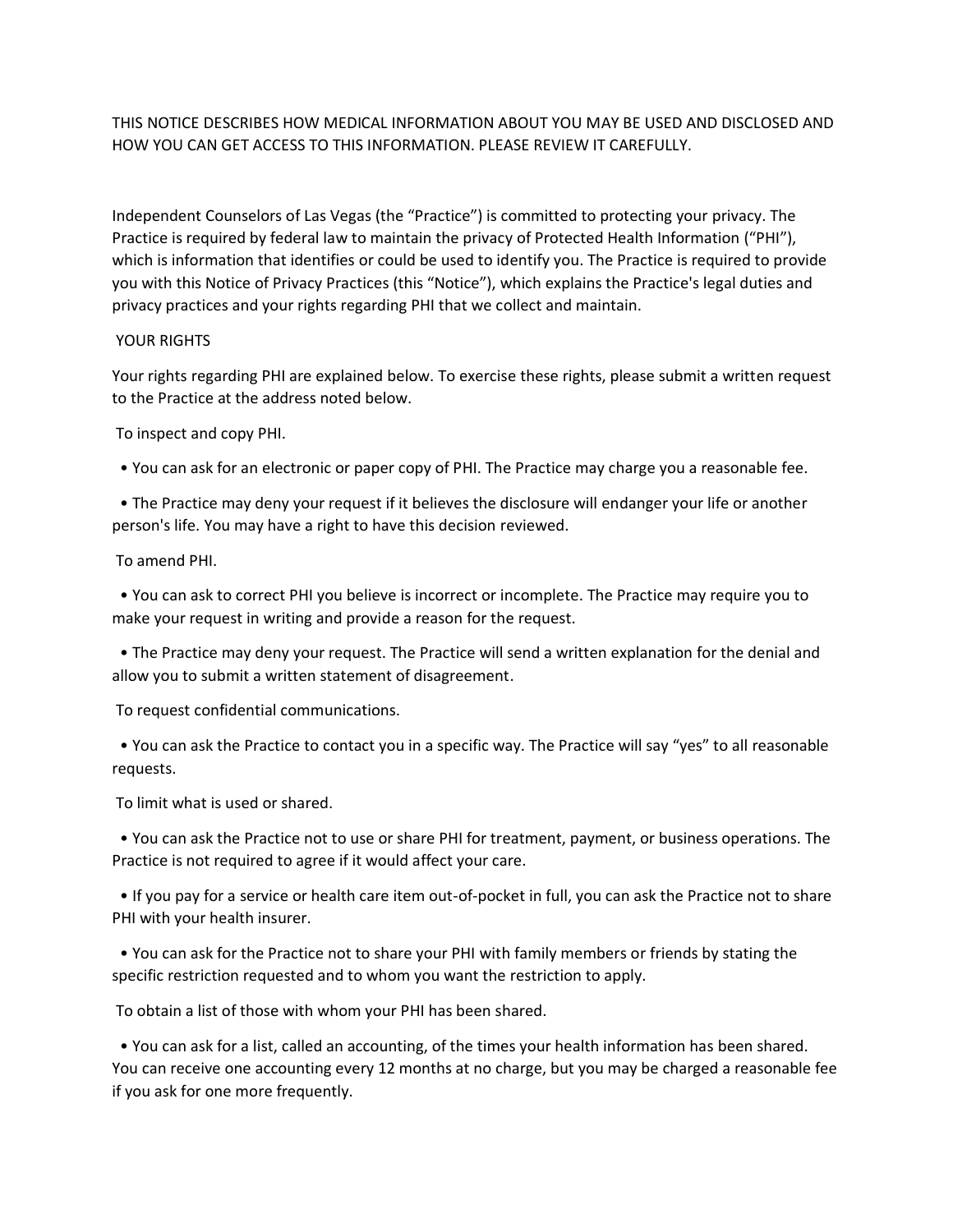To receive a copy of this Notice.

• You can ask for a paper copy of this Notice, even if you agreed to receive the Notice electronically.

To choose someone to act for you.

 • If you have given someone medical power of attorney or if someone is your legal guardian, that person can exercise your rights.

To file a complaint if you feel your rights are violated.

• You can file a complaint by contacting the Practice using the following information:

Independent Counselors of Las Vegas

9310 Sun City Blvd. Las Vegas Nevada 89134-1705

Lenny De Forge 702-778-9875

 • You can file a complaint with the U.S. Department of Health and Human Services Office for Civil Rights by sending a letter to 200 Independence Avenue, S.W., Washington, D.C. 20201, calling 1-877- 696-6775, or visiting www.hhs.gov/ocr/privacy/hipaa/complaints/.

• The Practice will not retaliate against you for filing a complaint.

OUR USES AND DISCLOSURES

1. Routine Uses and Disclosures of PHI

The Practice is permitted under federal law to use and disclose PHI, without your written authorization, for certain routine uses and disclosures, such as those made for treatment, payment, and the operation of our business. The Practice typically uses or shares your health information in the following ways:

To treat you.

- The Practice can use and share PHI with other professionals who are treating you.
- Example: Your primary care doctor asks about your mental health treatment.

To run the health care operations.

- The Practice can use and share PHI to run the business, improve your care, and contact you.
- Example: The Practice uses PHI to send you appointment reminders if you choose.

To bill for your services.

- The Practice can use and share PHI to bill and get payment from health plans or other entities.
- Example: The Practice gives PHI to your health insurance plan so it will pay for your services.
- 2. Uses and Disclosures of PHI That May Be Made Without Your Authorization or Opportunity to Object

The Practice may use or disclose PHI without your authorization or an opportunity for you to object, including: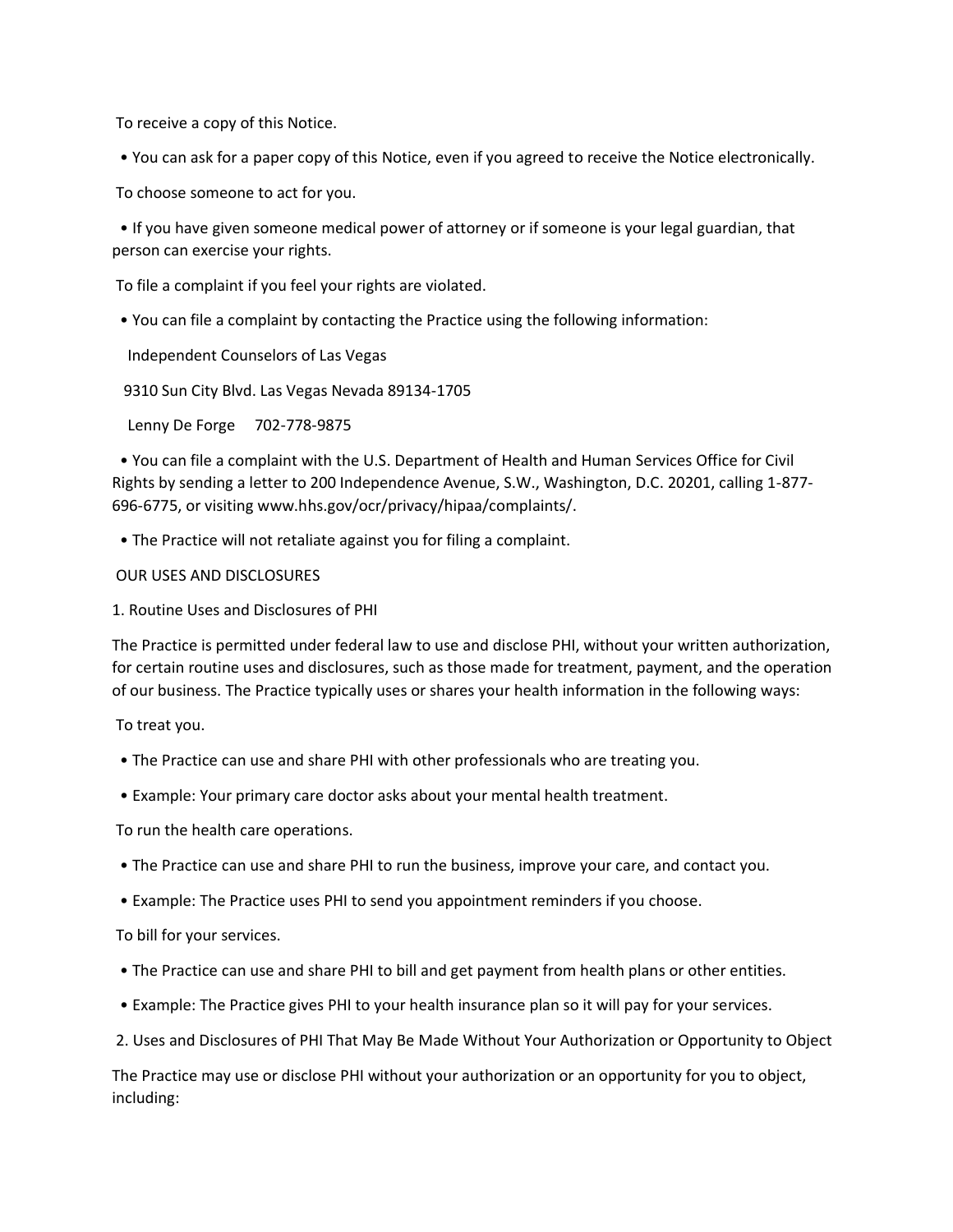To help with public health and safety issues

 • Public health: To prevent the spread of disease, assist in product recalls, and report adverse reactions to medication.

 • Required by the Secretary of Health and Human Services: We may be required to disclose your PHI to the Secretary of Health and Human Services to investigate or determine our compliance with the requirements of the final rule on Standards for Privacy of Individually Identifiable Health Information.

 • Health oversight: For audits, investigations, and inspections by government agencies that oversee the health care system, government benefit programs, other government regulatory programs, and civil rights laws.

• Serious threat to health or safety: To prevent a serious and imminent threat.

• Abuse or Neglect: To report abuse, neglect, or domestic violence.

To comply with law, law enforcement, or other government requests

• Required by law: If required by federal, state or local law.

 • Judicial and administrative proceedings: To respond to a court order, subpoena, or discovery request.

• Law enforcement: For law locate and identify you or disclose information about a victim of a crime.

 • Specialized Government Functions: For military or national security concerns, including intelligence, protective services for heads of state, or your security clearance.

 • National security and intelligence activities: For intelligence, counterintelligence, protection of the President, other authorized persons or foreign heads of state, for purpose of determining your own security clearance and other national security activities authorized by law.

• Workers' Compensation: To comply with workers' compensation laws or support claims.

To comply with other requests

- Coroners and Funeral Directors: To perform their legally authorized duties.
- Organ Donation: For organ donation or transplantation.
- Research: For research that has been approved by an institutional review board.
- Inmates: The Practice created or received your PHI in the course of providing care.
- Business Associates: To organizations that perform functions, activities or services on our behalf.
- 3. Uses and Disclosures of PHI That May Be Made With Your Authorization or Opportunity to Object

Unless you object, the Practice may disclose PHI:

To your family, friends, or others if PHI directly relates to that person's involvement in your care.

If it is in your best interest because you are unable to state your preference.